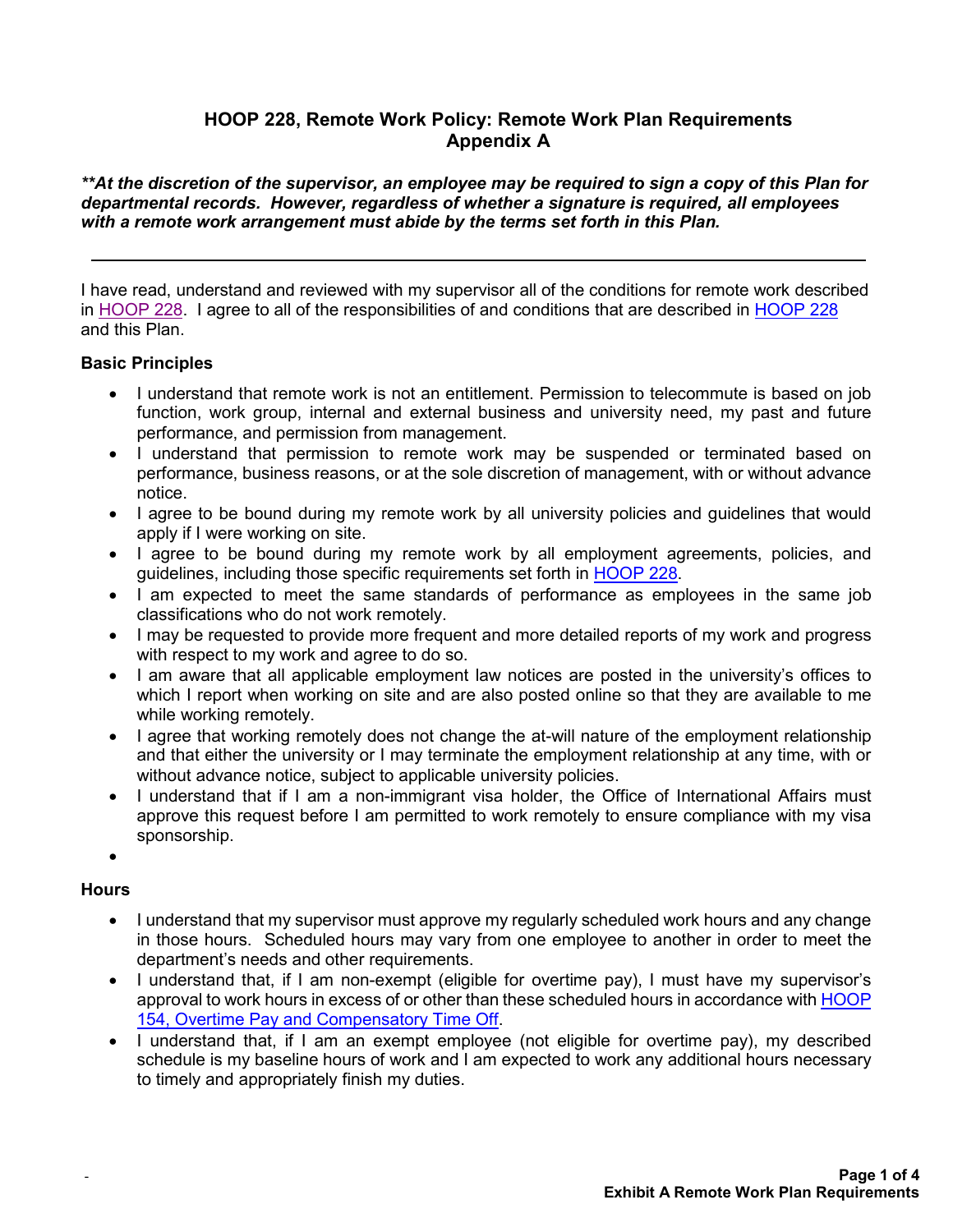- I understand that, if I am a non-exempt employee, I must accurately and promptly record all of the time that I work, regardless of whether that work was pre-approved or consistent with my assigned work schedule including off-the-clock work described below.
- I understand that, if I am a non-exempt employee, I must accurately and promptly record all of the start and end times of all work periods and meal periods. I do not have to record paid break periods.
- I understand that if I am a non-exempt employee, off-the-clock work is strictly prohibited while I work remotely. Off-the-clock work includes checking and responding to emails and making and responding to phone calls outside of scheduled work hours.
- I will work and be accessible during my regularly scheduled hours, regardless of the location at which I work.
- I understand that remote work is not a replacement for appropriate dependent care or other responsibilities of my personal life. I must provide the same undivided attention to my work as if I were working on site. My dependent care arrangements should be physically separate from my workplace so that the dependents will not interfere with my work. If my personal circumstances prevent me from avoiding distractions or interruptions at the telework site (for example, inability to obtain dependent care or attending to family medical needs), I will notify my supervisor and Human Resources in writing immediately (or my supervisor and Office of Faculty Affairs and Development if I am a faculty member). Any alteration in schedule to accommodate dependent care needs must be approved by my supervisor and Human Resources/Faculty Affairs.
- I will keep personal disruptions, such as non-business telephone calls and visitors, to a minimum during regularly scheduled work hours.
- I understand that the university's attendance and timekeeping policies, vacation time policies, and paid and unpaid leave (including sick leave) policies apply to remote work employees in the same manner that they apply to employees who work on site.

# **Benefits and Compensation**

- I understand that compensation and benefit plans will remain the same when I work remotely because the job responsibilities of teleworkers and on-site workers remain the same.
- I understand that the university's paid time off policies apply to me while I work remotely. I must record and use paid time off for all variations from my regular work schedule, whether those variations occur while I am at my remote work location or elsewhere.
- I understand that I will continue to be covered under the university's workers' compensation policy for injuries arising out of and in the course and scope of my employment and during work hours and in the designated work area of the home or other work location, as approved in advance by my supervisor. I agree to promptly advise my supervisor and submit a Supervisor's First Report of Injury in accordance with the university's policy [\(HOOP 100, Worker's Compensation Insurance](https://www.uth.edu/hoop/policy.htm?id=1448048)  [and Temporary Modified Duty\)](https://www.uth.edu/hoop/policy.htm?id=1448048) if I am injured on the job.
- I understand that the university is not liable for injuries occurring in my approved remote workspace when I am not engaged in work. Further, the university is not liable for loss, destruction, or injury that may occur in, to, or around my approved remote workspace, including to family members or visitors.

### **Work Location**

-

- I understand that, if I am non-exempt, I am authorized to work only at the location approved by my supervisor, unless specifically authorized by my supervisor.
- I understand that, if I am an exempt employee, I am expected to regularly work at the above location, except as needed to meet the requirements of my job or to travel for business.
- I understand that if I choose to permanently live and work outside of the greater Houston area (or other geographic area surrounding my university-assigned work location) that I must pay transportation and lodging expenses incurred due to attending any training or mandatory in-person meetings in that geographic area, and I will not be reimbursed by the university.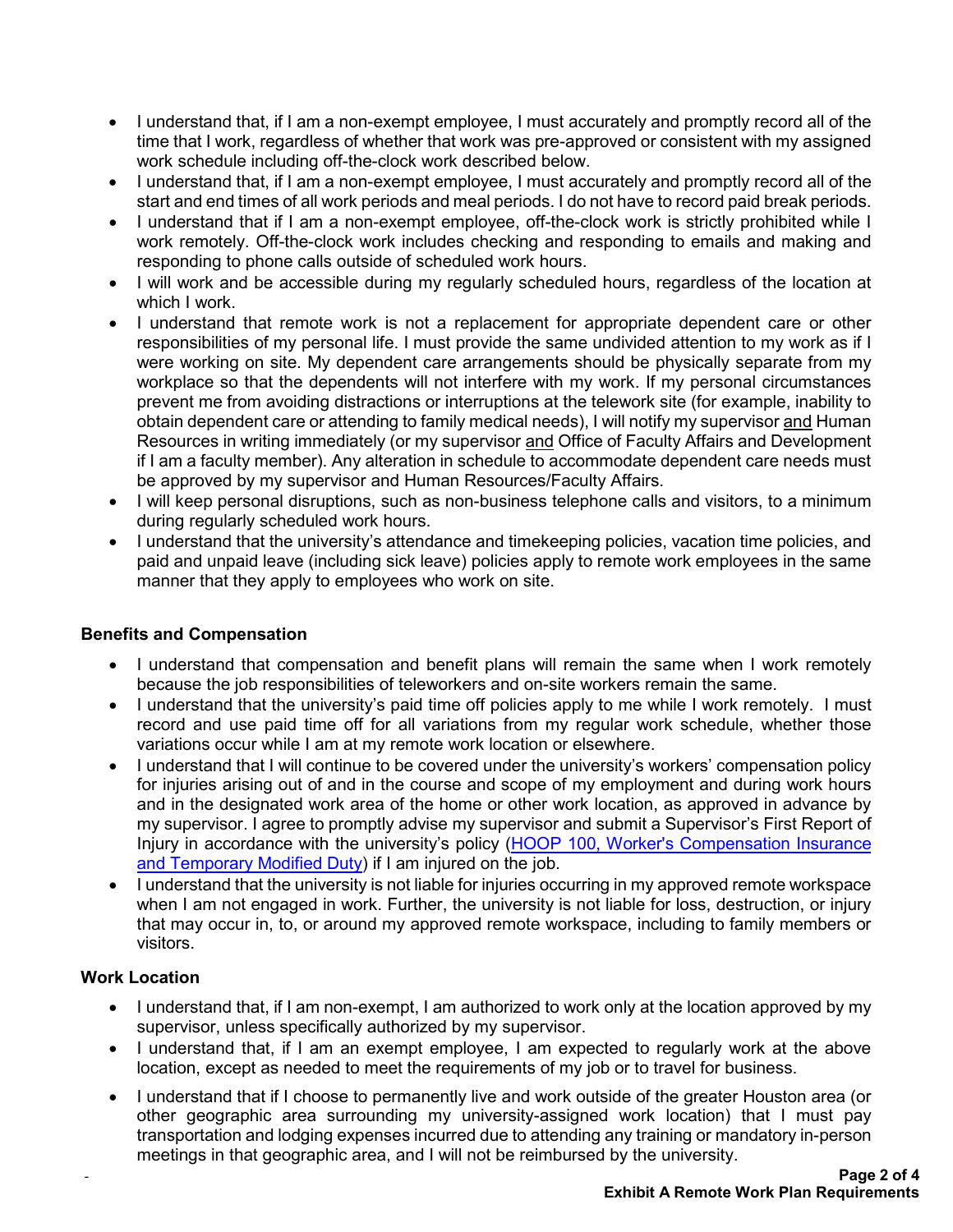## **Workspace**

- I will notify my supervisor prior to entering into a remote work arrangement, and immediately if something changes, if anything more is needed to make the workspace compliant and secure as described in [HOOP 228.](https://www.uth.edu/hoop/policy.htm?id=168bfe2b-ea6f-42d3-9855-c49f1fc11951)
- I will notify the university prior to entering into a remote work arrangement, and immediately if something changes, if I do not have a workspace that will minimize interruptions, such as a location that will allow me to shut a door, where needed, to separate my workspace or otherwise minimize disruptions, or if there is a change to my dependent care obligations or other circumstances.
- I agree that no in-person university business-related meeting may occur in my personal residence.
- I will promptly report to my supervisor any access to proprietary information by anyone other than myself, and any virus, malware or other impediment to the full functioning of my equipment and programs.
- I will promptly report to my supervisor any loss or damage to university equipment, files, documents or other resources.
- I will at all times comply with HIPAA and FERPA, and will not work in public areas, or use public wi-fi, or use public internet hotspots to connect with university and UT Physicians servers.
- I agree to use a workspace where proprietary information cannot be observed or accessed by anyone else. I agree to secure all proprietary information consistent with university policy.
- I agree to dispose of proprietary information according to the university or department's guidelines or return proprietary information to a university designated facility for disposal.
- I represent that I believe that remote work from my designated workspace will comply with all applicable laws, including zoning, homeowner's association, and local business licensing laws. I will promptly notify my supervisor if I become aware of any changes in such laws or rules that affect the use of my workspace for remote work.
- I agree to provide the university access to the workspace upon reasonable notice and during working hours in order to retrieve equipment and supplies, and to ensure the workplace is compliant with this Plan and [HOOP 228.](https://www.uth.edu/hoop/policy.htm?id=168bfe2b-ea6f-42d3-9855-c49f1fc11951) I agree that 48 hours' advance notice is presumptively reasonable for visiting the workspace during regular business hours, Monday through Friday, on days not recognized as university holidays.

### **Equipment and Supplies**

-

- Other than the items provided by the university or that I have requested in writing from my supervisor, I already have and use for my personal use everything that might be needed to fully perform my work remotely.
- I must care for any university-owned equipment provided in a manner suitable to the equipment and the purposes for which it was provided.
- I will promptly report to my supervisor any damage or loss of the university's equipment or supplies or any work-related injury to myself.
- I understand that the university provides appropriate software licenses per employee regardless of work location. I will use university-supplied or approved hardware and software at all times for all work for the university. University software and hardware remains the property of the university and may not be duplicated or modified for any reason.
- I have and will maintain an internet connection that provides a stable and secure connection from my home to the university's network.
- I agree to transact all university business on the university's systems or on systems that are approved by the university.
- I agree to send all email communications regarding university business through the university's email systems or as permitted by the university's information security policies.
- I understand and agree that all telecommunications, all email and all data on university equipment, systems and storage media are owned by the university and that all university-related email and all data on any personal equipment, systems or storage media used for business are owned by the university. Such telecommunications, email and data are subject to the university's policy regarding the ownership of and absence of privacy in such resources even if located at a remote location. See [HOOP 180, Acceptable Use of University Information Resources.](https://www.uth.edu/hoop/policy.htm?id=1448208) I understand and